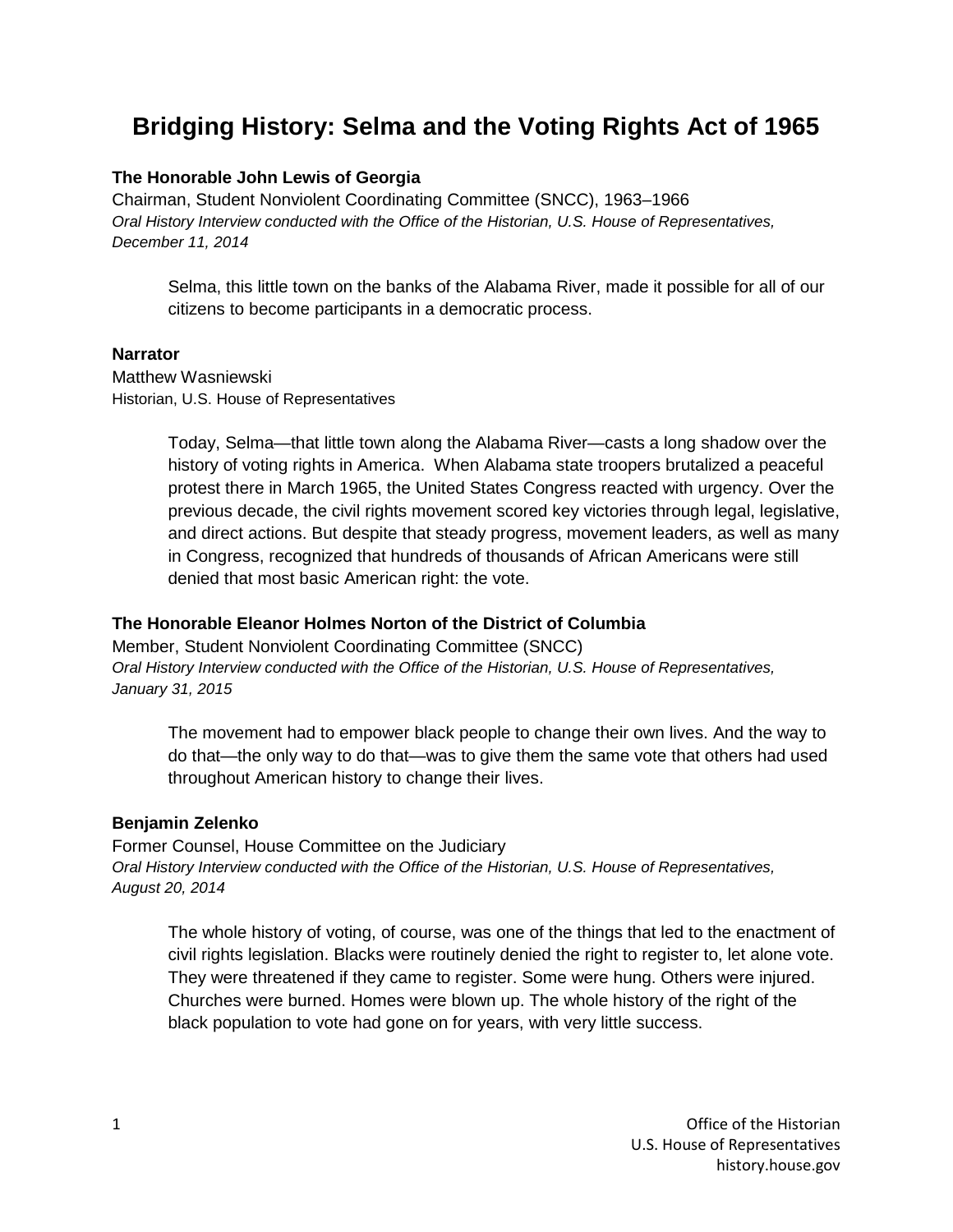#### **Narrator**

Matthew Wasniewski Historian, U.S. House of Representatives

> Dallas County, in south-central Alabama, fit the pattern of voter exclusion and intimidation. In the early 1960s, the voting age population of Dallas County was 30,000, more than half of whom were African American. However, only a few hundred black residents had successfully registered to vote. With an invitation from local black leaders, the Southern Christian Leadership Conference—commonly call SCLC—led by Dr. Martin Luther King, Jr., decided to focus its next campaign on Selma, the seat of Dallas County, in late 1964. Registering black voters would be the primary goal.

> On January 2nd, 1965, King and the SCLC arrived in Selma and the voter registration campaign began. The local sheriff and his deputies, in favor of segregation, reacted violently, beating and arresting black citizens. Throughout January and February, the jail population continued to rise. Reports of imprisoned children, and the startling fact that there were more blacks in jail than on the voter rolls, raised alarms on Capitol Hill.

In early February, after a congressional delegation investigated the situation in Selma, Members called on Congress to pass voting rights legislation. Some introduced voting rights bills of their own. Despite congressional concerns, the tension and violence continued unabated.

On February 18th, in nearby Marion, Alabama, a night march turned violent and a young man named Jimmie Lee Jackson was shot as he tried to defend his mother from state troopers. When Jackson died from his injuries eight days later, James Bevel, a member of the SCLC, called for a march from Selma to Montgomery to honor Jackson. Over the next week, Bevel's idea grew to encompass a broad protest against voting rights abuses.

On Sunday, March 7th, some 600 individuals set off from Selma's Brown Chapel AME Church and began walking toward Montgomery. The demonstrators took a route across the Edmund Pettus Bridge, spanning the Alabama River. When they reached the opposite bank, Alabama state troopers blocked the road, refusing to let them pass.

## **Major John Cloud**

Alabama State Trooper *Video of protest in Selma, Alabama, recorded March 7, 1965*

> It would be detrimental to your safety to continue this march, and I'm saying that this is an unlawful assembly. This march will not continue. Troopers here advance toward the group.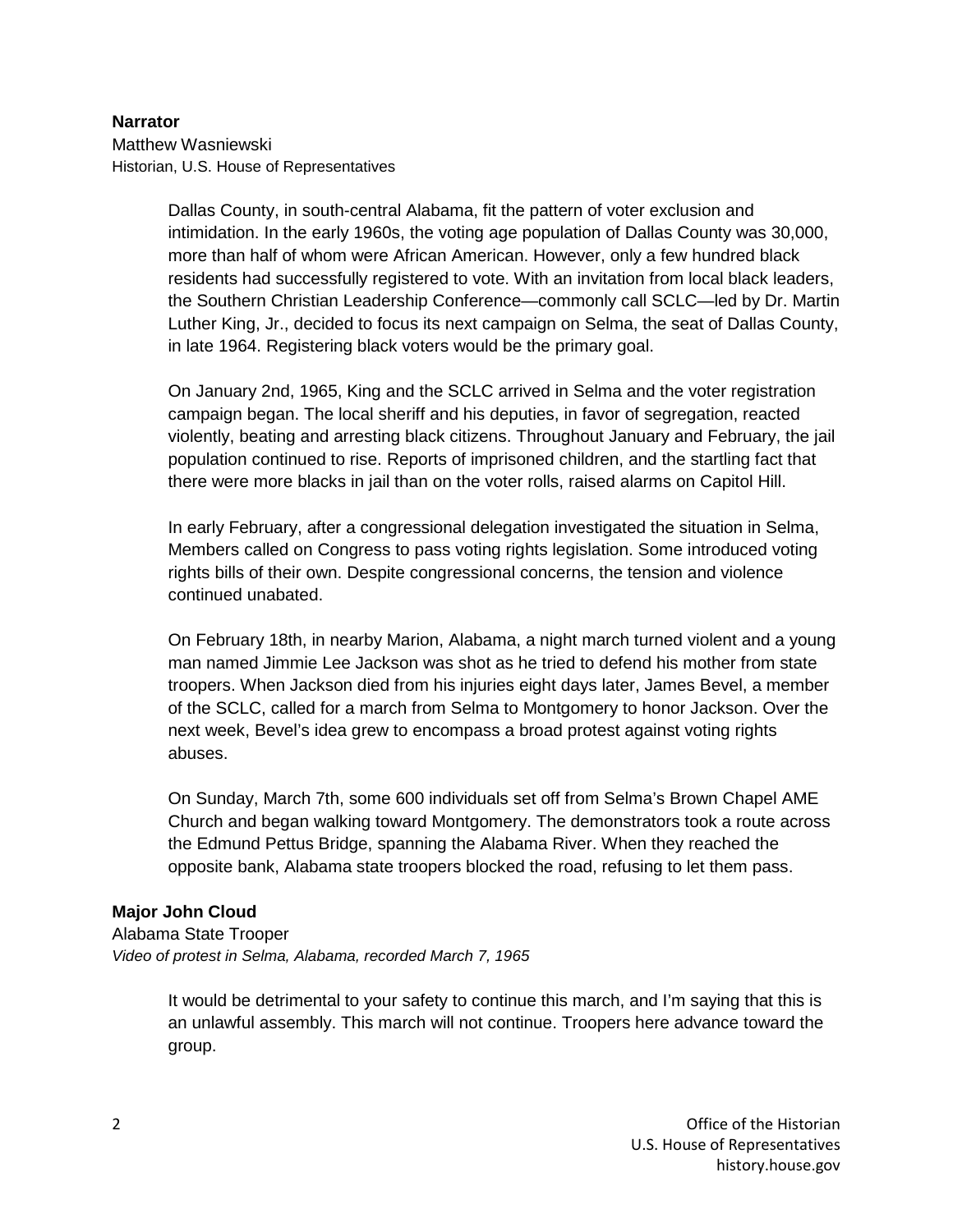#### **The Honorable John Lewis of Georgia**

Chairman, Student Nonviolent Coordinating Committee (SNCC), 1963–1966 *Oral History Interview conducted with the Office of the Historian, U.S. House of Representatives, December 11, 2014*

You saw these men putting on their gas masks and behind the state troopers are a group of men, part of the sheriff's posse, on horses. They came towards us, beating us with nightsticks, trampling us with horses, and releasing their tear gas. I was hit in the head by a state trooper with a nightstick. My legs went from under me. I don't know how I made it back across the bridge but apparently a group just literally took me back.

#### **Narrator**

Matthew Wasniewski Historian, U.S. House of Representatives

> John Lewis suffered a fractured skull. Including Lewis, 17 marchers were hospitalized and roughly 100 wounded in all. That evening, network news channels broadcast footage of what came to be known as "Bloody Sunday." On Monday morning, the front pages of newspapers across the country recounted the violence on the Pettus Bridge. The nation's, and the world's, eyes were on Selma.

In Washington, mail and telegrams began to pour in, demanding congressional action on voter legislation. On Capitol Hill, Members of the House took to the floor to register their horror at what happened in Selma. The violence only amplified the need for a quick legislative solution.

On March 15th, eight days after Bloody Sunday, President Lyndon Johnson addressed a Joint Session of Congress, calling for passage of the Voting Rights Act.

#### **President Lyndon B. Johnson**

Joint Session of Congress on the Voting Rights Bill *Video of House Chamber Proceedings, U.S. Capitol, Washington D.C., recorded March 15, 1965*

There is no moral issue. It is wrong, deadly wrong to deny any of your fellow Americans the right to vote in this country. [Applause]

#### **Narrator**

Matthew Wasniewski Historian, U.S. House of Representatives

> In a show of solidarity, Johnson used the cry of the movement to underline his commitment to the cause.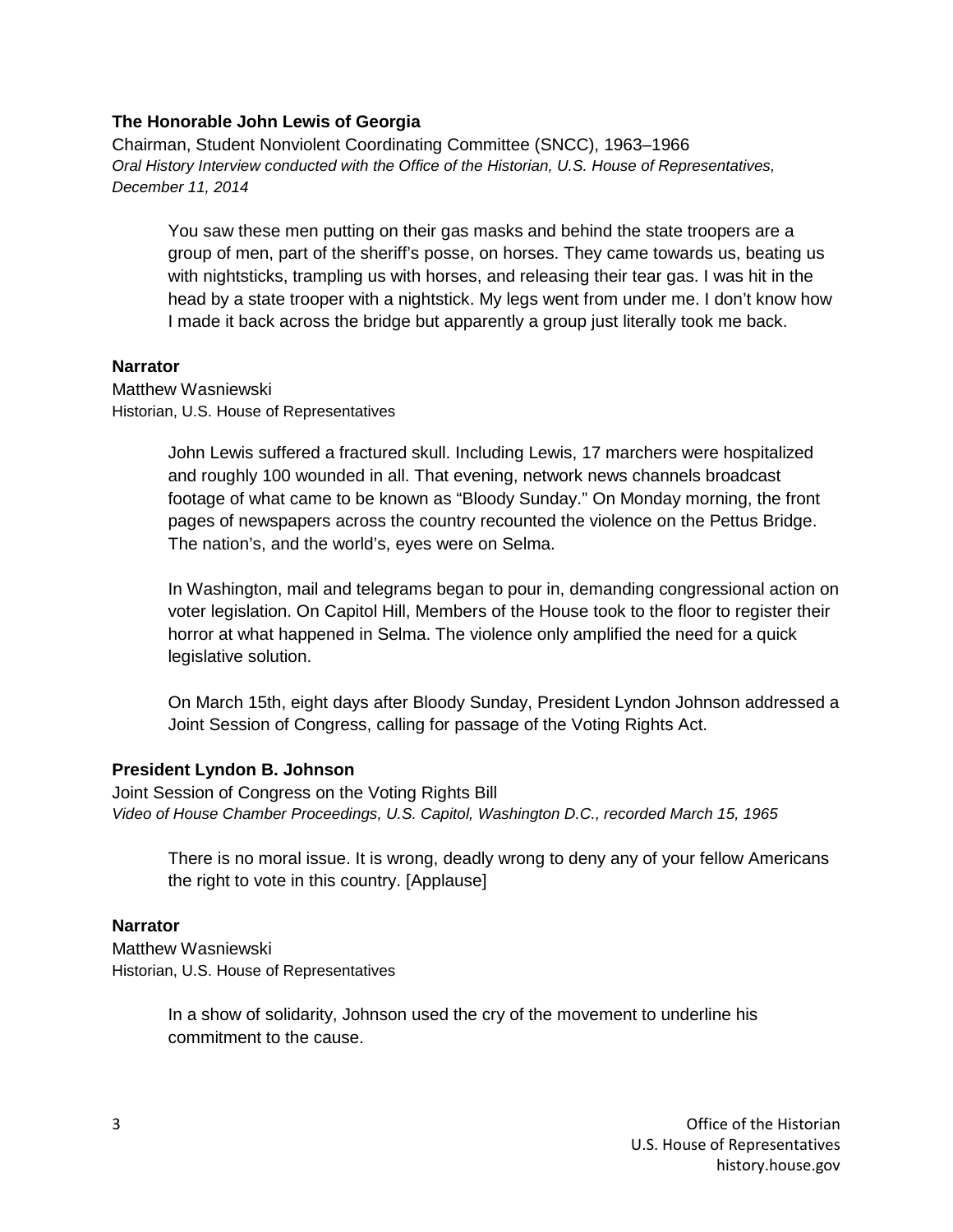## **President Lyndon B. Johnson**

Joint Session of Congress on the Voting Rights Bill *Video of House Chamber Proceedings, U.S. Capitol, Washington D.C., recorded March 15, 1965*

But really it's all of us, who must overcome the crippling legacy of bigotry and injustice. And we shall overcome. [Applause]

#### **Narrator**

Matthew Wasniewski Historian, U.S. House of Representatives

> While Capitol Hill readied the legislative response to Bloody Sunday, demonstrators in Selma organized a second march. Once again, state troopers blocked their way. This time the incident ended peacefully, and the marchers returned to Brown Chapel. For the next two weeks, the SCLC negotiated with federal officials seeking an injunction to prevent the state of Alabama from interfering with the march.

After a federal judge ruled in favor of the SCLC, the 54-mile march to Montgomery began on March 21st. As the marchers neared the state capital four days later, their ranks had ballooned to 35,000 people. Later that day, King addressed the crowd.

#### **Dr. Martin Luther King, Jr.**

Leader, Southern Christian Leadership Conference *Audio of Speeches on the Steps of the Alabama State Capitol, Montgomery, Alabama, recorded March 25, 1965*

How long? Not long, because the arc of the moral universe is long, but it bends towards justice.

## **Narrator**

Matthew Wasniewski Historian, U.S. House of Representatives

> The Voting Rights Act was introduced on March 17th, two days after President Johnson spoke to the Joint Session. Over the next four months, the bill sailed through the Judiciary Committees of the House and Senate. The moral authority behind voting rights reform was so apparent that the bill swiftly cleared the normal legislative hurdles.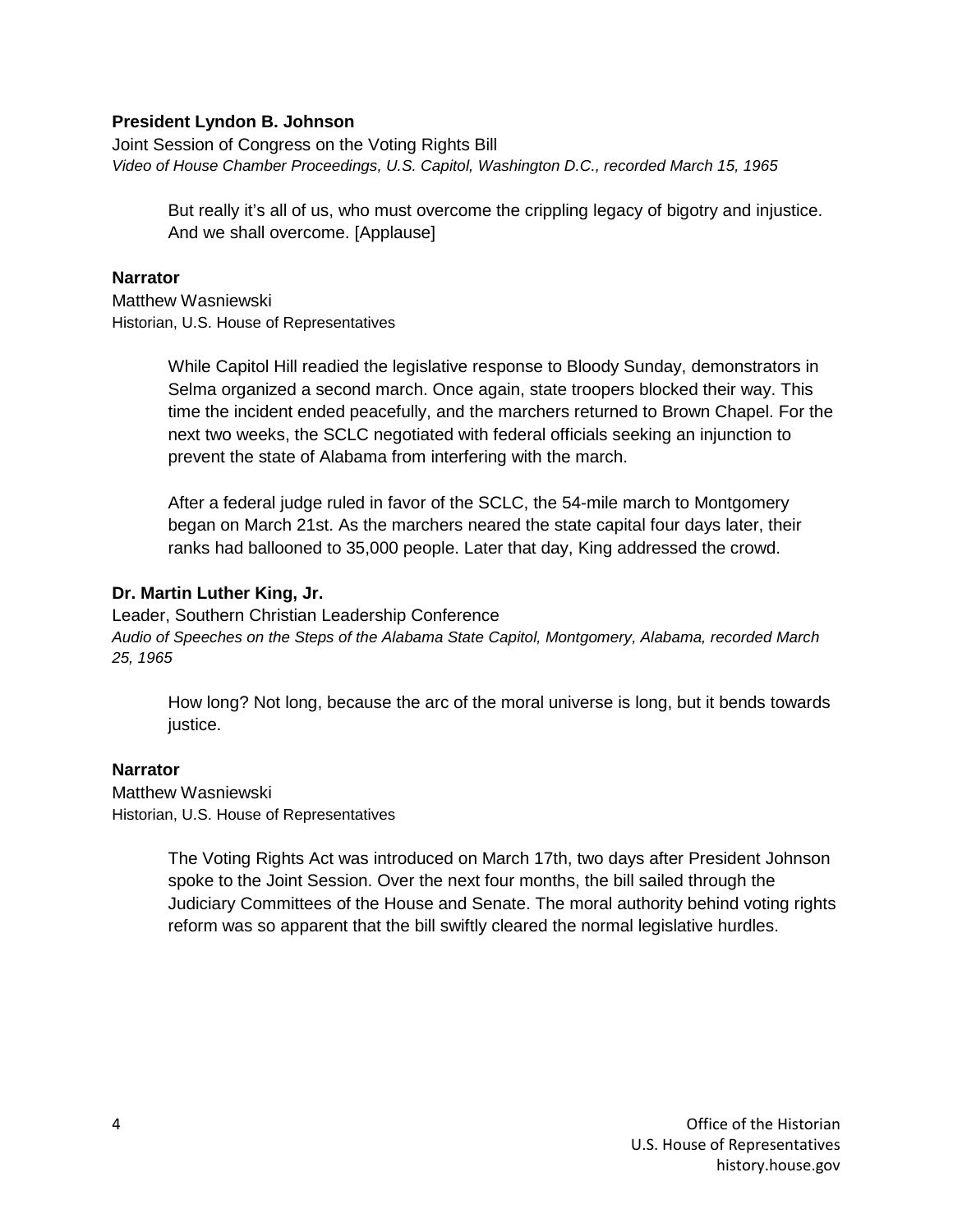#### **Benjamin Zelenko**

Former Counsel, House Committee on the Judiciary *Oral History Interview conducted with the Office of the Historian, U.S. House of Representatives, June 11, 2014*

The bill that was developed by the Justice Department was ingenious. We were willing, we were receptive to that bill immediately when that came up. That bill went through the, the committee like a hot knife through butter. We had 10 days of hearings, not 22 days. From start to finish that bill passed the Congress in six months—Voting Rights Act.

#### **Narrator**

Matthew Wasniewski Historian, U.S. House of Representatives

> By late July, the House and Senate reached agreement on the legislation, and the Voting Rights Act passed in early August by wide margins in both chambers. The final version of the legislation was sweeping.

Echoing the 15th Amendment, it prohibited interference with the right to vote and barred literacy tests in elections. A section identified states where less than 50 percent of the voting age population had voted in the previous election and put their election laws under the supervision of the U.S. Department of Justice. The Attorney General gained the authority to appoint federal voting registrars and poll watchers, and was urged to file suit in states that utilized the poll tax as a discriminatory tactic. The 1965 Voting Rights Act, which passed with broad bipartisan support, stands out as one of the signal pieces of legislation in the 20th century.

## **The Honorable Paul Findley of Illinois**

*Oral History Interview conducted with the Office of the Historian, U.S. House of Representatives, January 12, 2015*

The Voting Rights Act was a turning point in my life. I felt privileged to be able to cast a vote affirmative for it. It was the proudest vote I ever cast and I've often cited that as the preeminent step forward for human rights in the history of our country.

## **The Honorable John Dingell, Jr., of Michigan**

*Oral History Interview conducted with the Office of the Historian, U.S. House of Representatives, November 14, 2012*

Because that was voting, which is probably as basic a right as, as an American has. It, it resulted in us having serious steps taken towards abating these problems. And I think most everybody now recognizes that it, in fact, did save this country.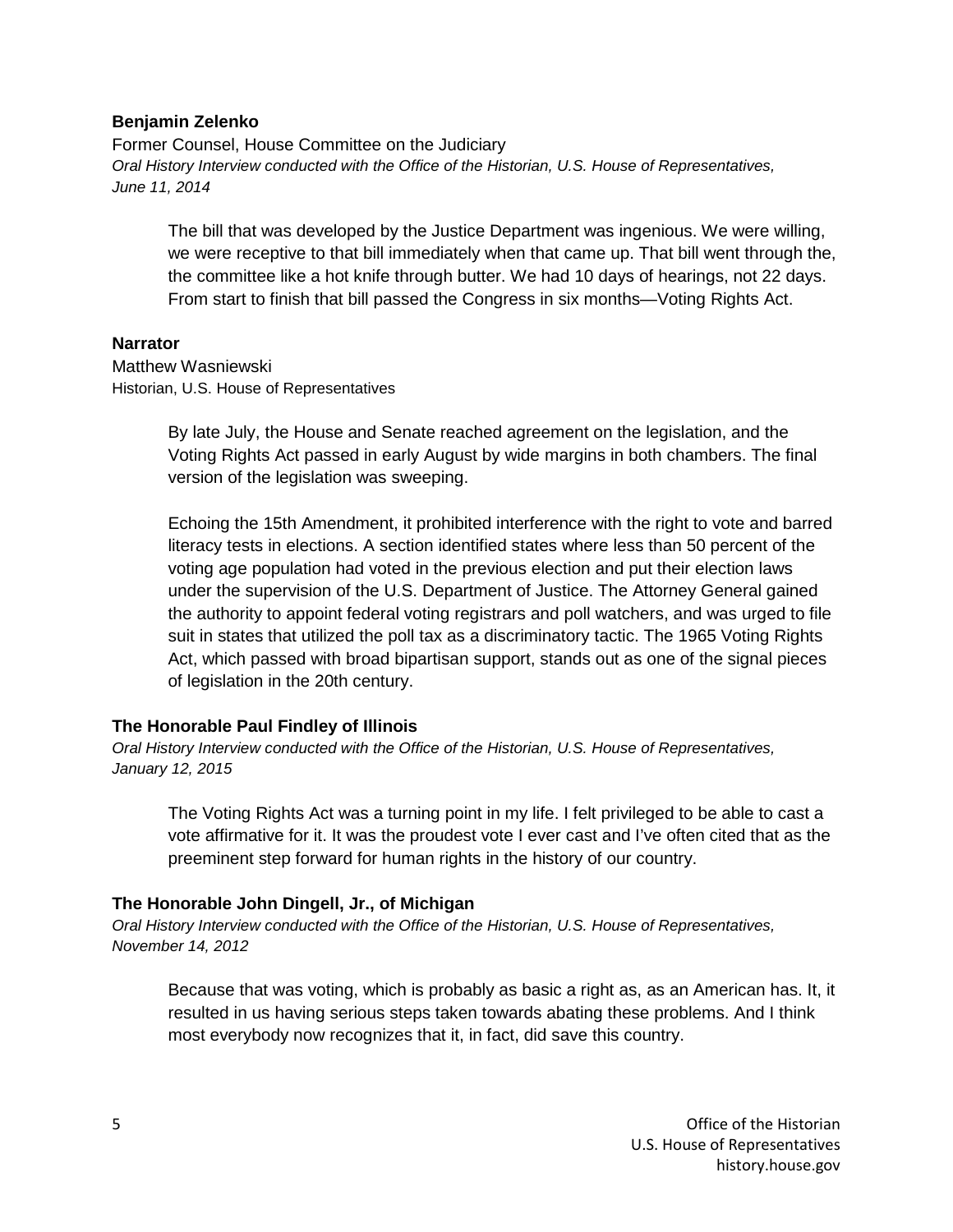# **Narrator**

Matthew Wasniewski Historian, U.S. House of Representatives

President Johnson came to Capitol Hill to sign the bill into law on August 6th.

# **Jeffrey Oshins**

House Page, 1965 *Oral History Interview conducted with the Office of the Historian, U.S. House of Representatives, September 10, 2013*

The Rotunda, the Capitol, is one of the great temples in the country, if not—you know, certainly political temple in the country. You know, the frescoes on the ceilings, and the statues, and everything. And, and it's a great hollow sound in there. I don't ever remember anything—I, I don't know if there's been a ceremony like that before or since. It was awe-inspiring.

# **Narrator**

Matthew Wasniewski Historian, U.S. House of Representatives

> Standing in the Capitol Rotunda, flanked by two statues of Abraham Lincoln, President Johnson congratulated Congress for passing the landmark legislation. Johnson then went into the President's Room, where he signed the bill into law. There, he handed a pen to John Lewis.

Congress continues to mark the passage of the Voting Rights Act and the legacy of the civil rights movement with the Congressional Civil Rights Pilgrimage. Since 1998, Representative John Lewis and the Faith & Politics Institute have taken Members to cities and sites important to the civil rights movement. The annual pilgrimage culminates when the group marches across the Edmund Pettus Bridge.

# **The Honorable Terri Sewell of Alabama**

*Oral History Interview conducted with the Office of the Historian, U.S. House of Representatives, December 12, 2014*

Why is it important? For Members of Congress I think it is a reminder of the value of the right to vote. We who are representative of our districts, representative of this democracy, you can't help but feel the importance of what happened in Selma to this great country and the right to vote, how pivotal that is, a basic right that is the cornerstone of our democracy.